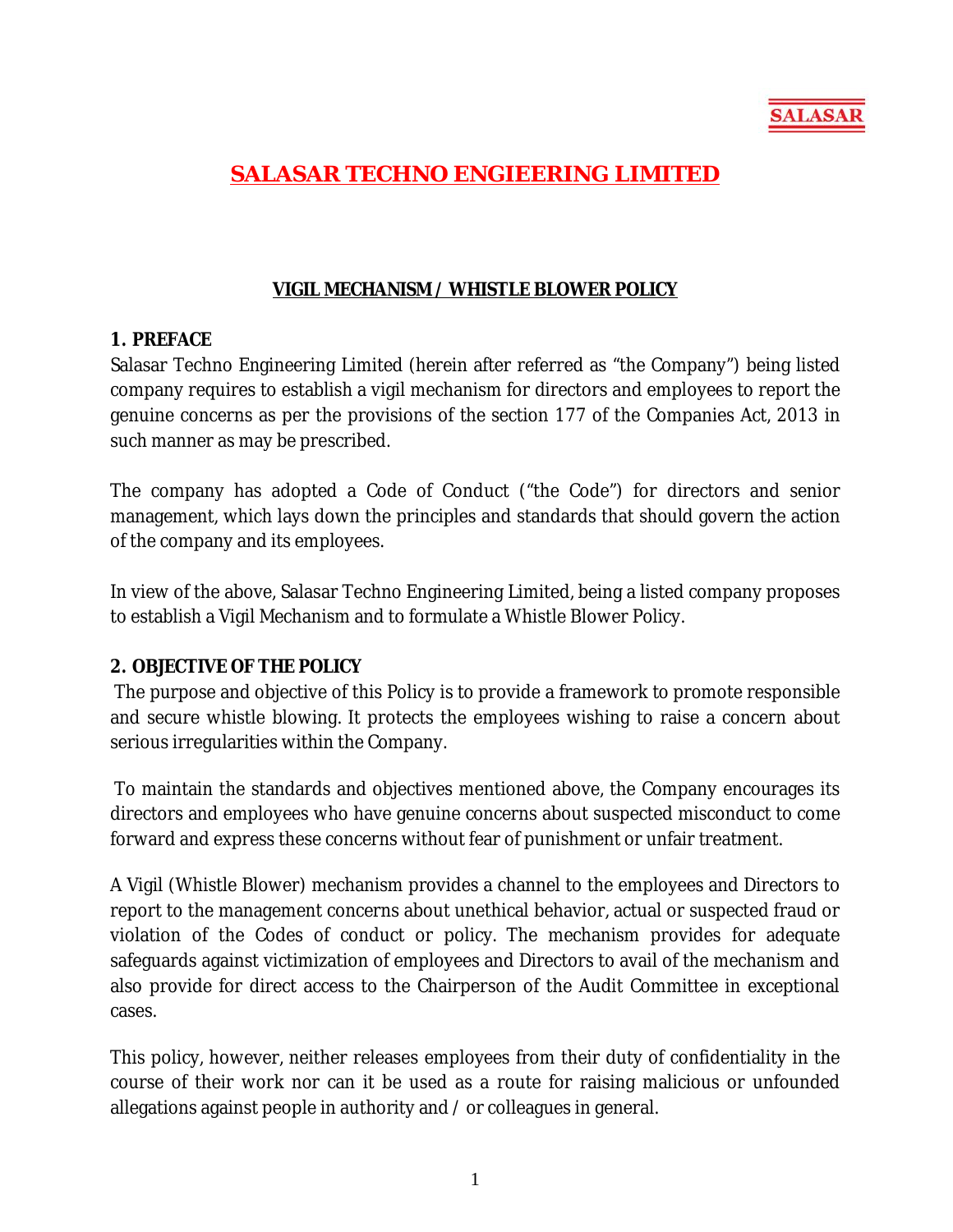## **3. SCOPE OF THE POLICY**

This Policy covers malpractices and events which have taken place, suspected to have taken place, misuse or abuse of authority, fraud or suspected fraud, violation of the company rules, manipulations, negligence causing danger to public health and safety, misappropriation of monies, and other matters or activity on account of which the interest of the Company is affected and formally reported by whistle blowers. This Policy is intended to encourage and enable employees to raise serious concerns within the Company prior to seeking resolution outside the Company.

#### **4. DEFINITIONS**

- i. **"Audit Committee"** means a Committee constituted by the Board of Directors of the Company in accordance with Companies Act, 2013 and other applicable laws.
- ii. **"Board"** means the Board of Directors of the Company.
- iii.**"Company"** means Salasar Techno EngineeringLimited and all its offices.
- iv.**"Code"** means Code of Conduct for Directors and Senior Management adopted by Salasar Techno Engineering Limited.
- v. **"Employee"** means all the present employees and Directors of the Company (Whether working in India or abroad).
- vi.**"Protected Disclosure"** means any communication in good faith that discloses or demonstrates information that may evidence unethical or improper activity.
- vii. **"Subject"** means a person or group of persons against or in relation to whom a Protected Disclosure is made or evidence gathered during the course of an investigation.
- viii. **"Vigilance and Ethics Officer"** means an officer appointed to receive protected disclosures from whistle blowers, maintaining records thereof, placing the same before the Audit Committee for its disposal and informing the Whistle Blower the result thereof.
- ix. **"Whistle Blower"** is an employee or group of employees who make a Protected Disclosure under this Policy and also referred in this policy as complainant.

## **5. REPORTING OF PROTECTED DISCLOSURES**

All employees of the company are eligible to make protected disclosures under the policy in relation to matters concerning the company. The Company does not tolerate any malpractice, impropriety, statutory non-compliance or wrongdoing. This Policy ensures that employees are empowered to pro-actively bring to light such instances without fear of reprisal, discrimination or adverse employment consequences.

This Policy is not, however, intended to question financial or business decisions taken by the Company that are not Protected Disclosures nor should it be used as a means to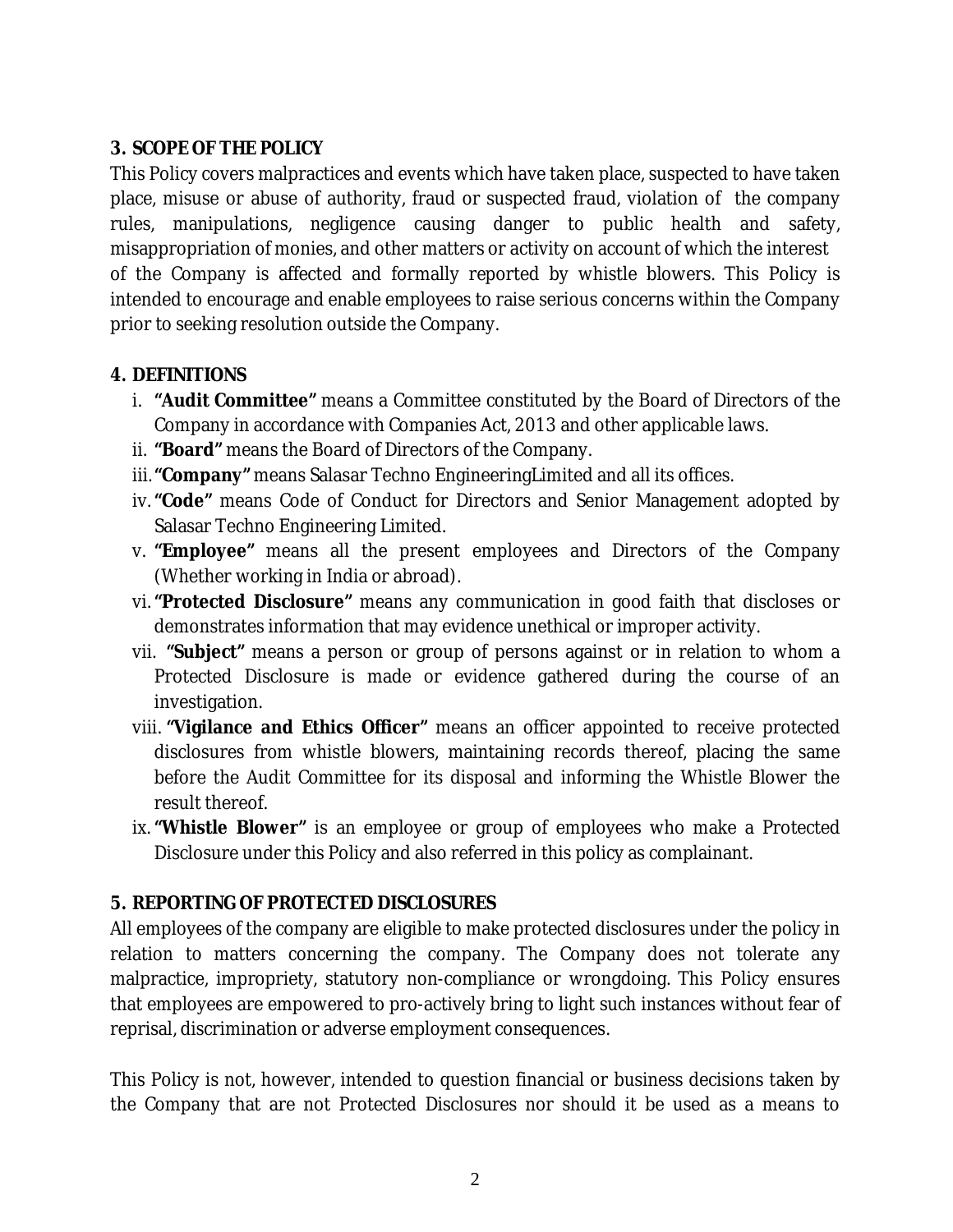reconsider any matters which have already been addressed pursuant to disciplinary or other internal procedures of the Company. This policy shall not be used:

i.For raising grievances related to employees' own career / other personal grievances.

ii. For raising grievances related to career of other employees / colleagues.

iii. Grievances arising out of the policies / procedures of the Company and any decision taken by the superior / management in this respect.

iv. Grievances related to such other similar issues like i, ii and iii hereinabove.

All Protected Disclosures should be reported in writing by the Whistle Blower as soon as possible after the Whistle Blower becomes aware of the same so as to ensure a clear understanding of the issues raised.

Employees can lodge a Protected Disclosure in one of the following ways:

- I. By sending an email to compliance@salasar techno.com with the subject "Protected Disclosure under the Whistle Blower Policy".
- II. By sending letter in a closed and secured envelop and super scribed as "Protected Disclosure under the Whistle Blower Policy" to the Vigilance and Ethics Officer (as notified from time to time). Letter should either be typed or written in a legible handwriting in English or Hindi.

All Protected Disclosures should be addressed to the Vigilance and Ethics Officer of the Company or to the Chairman of the Audit Committee in exceptional cases.

In order to protect identity of the complainant, the Vigilance and Ethics Officer will not issue any acknowledgement to the complainants and they are advised not to write their name / address on the envelope nor enter into any further correspondence with the Vigilance and Ethics Officer. The Vigilance and Ethics Officer shall assure that in case any further clarification is required he will get in touch with the complainant.

Anonymous / Pseudonymous disclosure shall not be entertained by the Vigilance and Ethics Officer. While this Policy is intended to protect genuine Whistle Blowers from any unfair treatment as a result of their disclosure, misuse of this protection by making frivolous and bogus complaints with mala fide intentions is strictly prohibited. An employee who makes complaints with mala fide intentions and which is subsequently found to be false will be subject to strict disciplinary action.

The Whistle blower's role is that of a reporting party. Whistle blowers are not investigators or finders of facts; neither can they determine the appropriate corrective or remedial action that may be warranted.

All Protected Disclosures should be addressed to the Vigilance and Ethics Officer of the Company or to the Chairman of the Audit Committee in exceptional cases.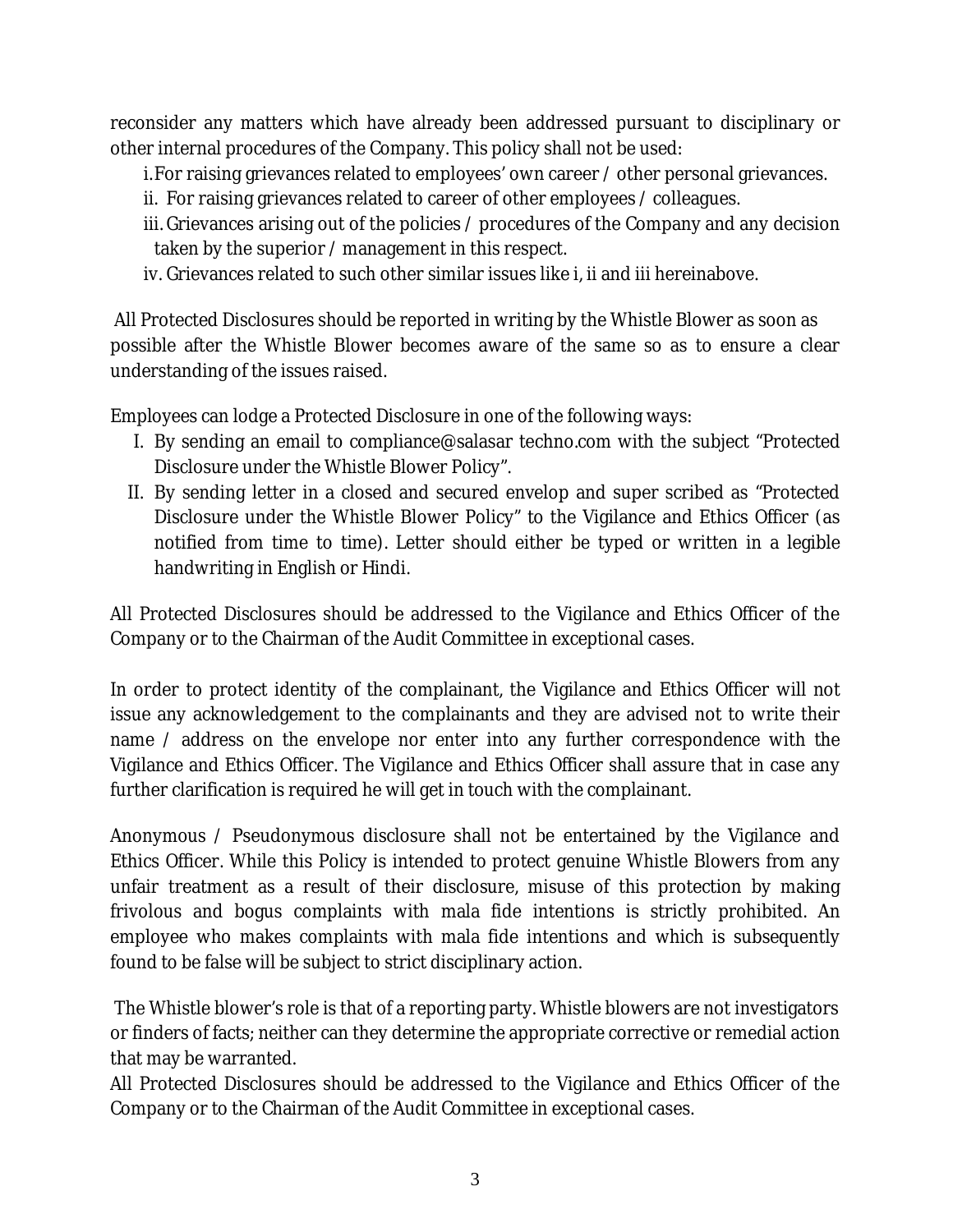Protected Disclosure against the Vigilance and Ethics Officer should be addressed to the Chairman of the Audit Committee.

Although a Whistle blower is not required to furnish any more information than what he/she wishes to disclose, it is essential for the Company to have all critical information in order to enable the Company to effectively evaluate and investigate the complaint. It is difficult for the Company to proceed with an investigation on a complaint, which does not contain all the critical information such as the specific charge. The complaint or disclosure must therefore provide as much detail and be as specific as possible in order to facilitate the investigation.

To the extent possible, the complaint or disclosure must include the following:

- 1. The employee, and/or outside party or parties involved;
- 2. The sector of the Company where it happened (Location, Department, office);
- 3. When did it happen: a date or a period or time;
- 4. Type of concern (what happened);
	- a) Financial reporting;
	- b) Legal matter;
	- c) Management action;
	- d) Employee misconduct; and/or
	- e) Health & safety and environmental issues.
- 5. Submit proof or identify where proof can be found, if possible;
- 6. Who to contact for more information, if possible; and/or
- 7. Prior efforts to address the problem, if any.

## **6. RECEIPT, INVESTIGATION AND DISPOSAL OF PROTECTED DISCLOSURES**

On receipt of the Protected Disclosure the Vigilance and Ethics Officer / the Chairman of the Audit Committee, as the case may be, shall make a record of the Protected Disclosure and also ascertain from the complainant whether he was the person who made the protected disclosure or not. He shall also carry out initial investigation either himself or by involving any other Officer of the Company before referring the matter to the Audit Committee of the Company for further appropriate investigation and needful action. The record will include:

- a. Brief facts;
- b. Whether the same Protected Disclosure was raised previously by anyone on the subject, and if so, the outcome thereof;
- c. Details of actions taken by the Vigilance and Ethics Officer / the Chairman of the
- d. Audit Committee processing the complaint
- e. Findings and recommendations.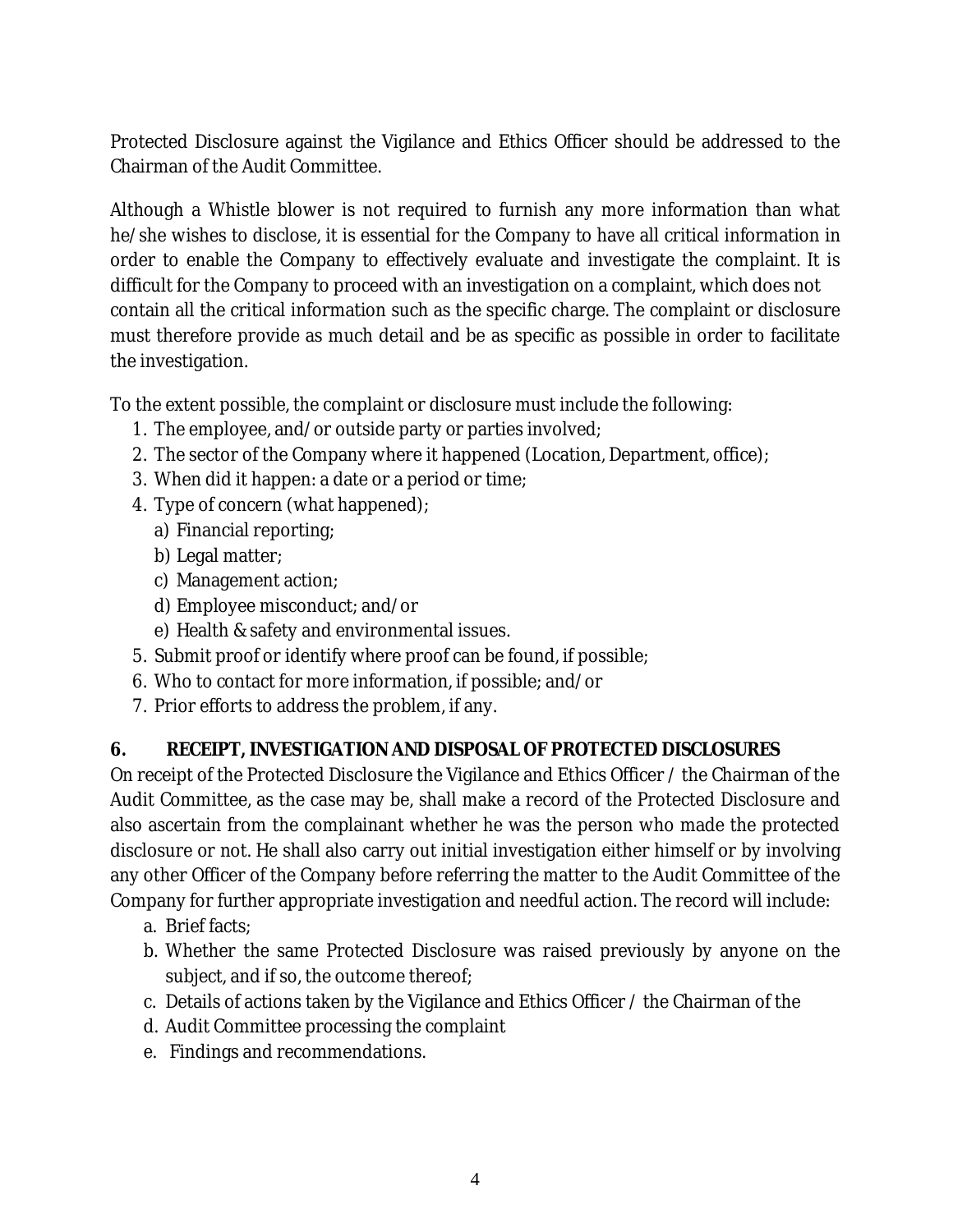The Audit Committee, if deems fit, may call for further information or particulars from complainant.

# **Investigation**

The decision to conduct an investigation is by itself not an accusation and is to be treated as a neutral fact finding process. Subject(s) will normally be informed in writing of the allegations at the outset of a formal investigation and have opportunities for providing their inputs during the investigation. He shall have a duty to co-operate with the Audit Committee or any of the Officers appointed by it in this regard and shall be subject to strict disciplinary action up to and including immediate dismissal, if they fail to cooperate in an investigation, or deliberately provide false information during an investigation.

Subject(s) have a right to consult with a person or persons of their choice, other than the Vigilance and Ethics Officer / Investigators and/or members of the Audit Committee and/or the Whistle Blower. He has a responsibility not to interfere with the investigation. Evidence shall not be withheld, destroyed or tampered with and witness shall not be influenced, coached, threatened or intimidated by him.

Unless there are compelling reasons not to do so, he will be given the opportunity to respond to material findings contained in the investigation report. No allegation of wrong doing against him shall be considered as maintainable unless there is good evidence in support of the allegation. He has a right to be informed of the outcome of the investigations. If allegations are not sustained, he should be consulted as to whether public disclosure of the investigation results would be in the best interest of him and the Company.

The investigation shall be completed normally within 90 days of the receipt of the protected disclosure and is extendable by such period as the Audit Committee deems fit.

All information disclosed during the course of the investigation will remain confidential, except as necessary or appropriate to conduct the investigation and take any remedial action, in accordance with any applicable laws and regulations. The Company reserves the right to refer any concerns or complaints regarding Protected Disclosure to appropriate external regulatory authorities.

## **Disposal**

If an investigation leads the Vigilance and Ethics Officer to conclude that an improper or Unethical act has been committed, the Vigilance and Ethics Officer shall recommend to the management of the Company to take such disciplinary or corrective action commensurate with the severity of the offence, as he may deem fit. The company may also take reasonable and necessary measures to prevent any further violations which may have resulted in a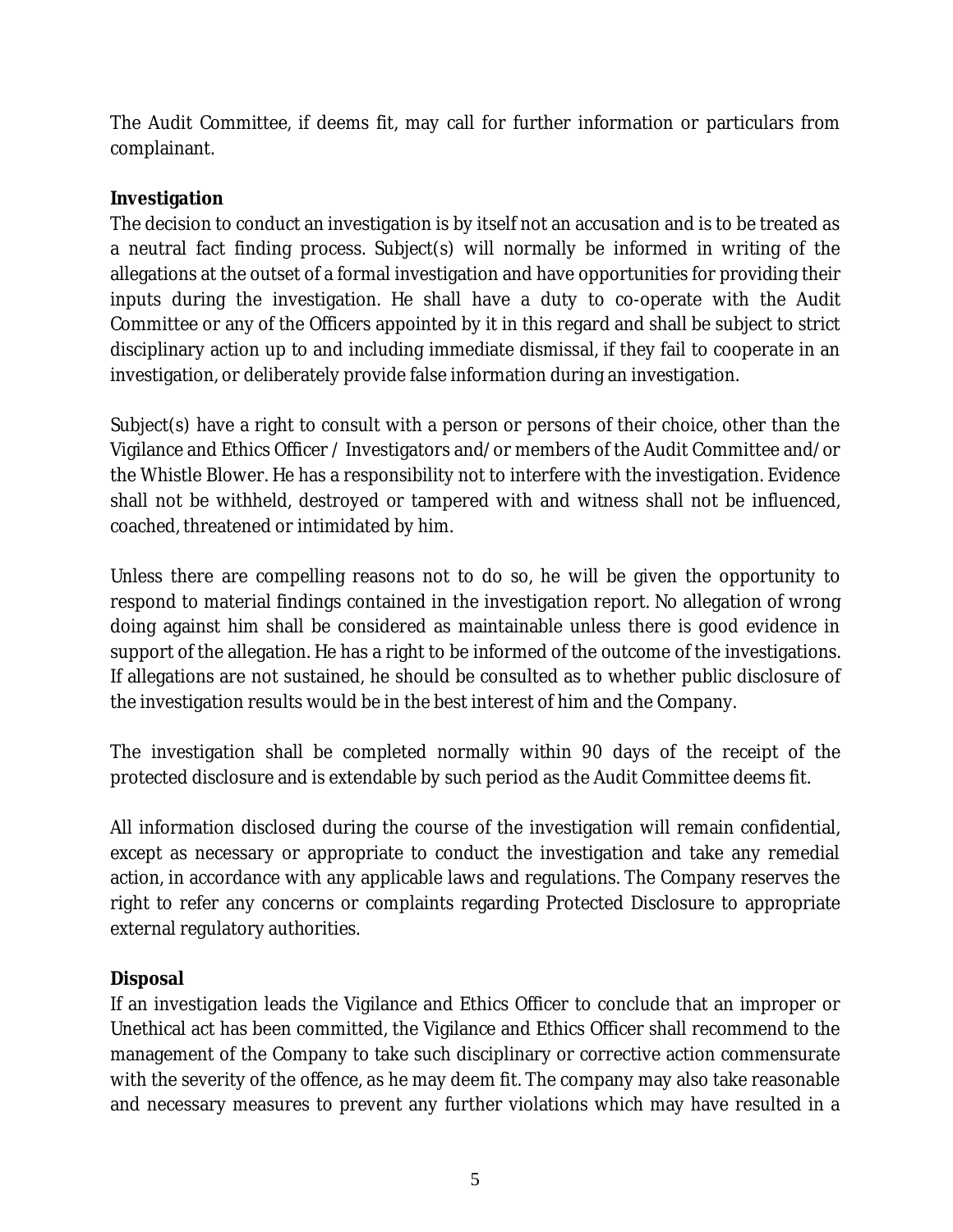complaint being made. It is clarified that any disciplinary or corrective action initiated against the Subject as a result of the findings of an investigation pursuant to this Policy shall adhere to the applicable personnel or staff conduct and disciplinary procedures.

The Vigilance and Ethics Officer shall submit a report to the Chairman of the Audit Committee on a regular basis about all Protected Disclosures referred to him/her since the last report together with the results of investigations, if any.

A complainant who makes false allegations of unethical & improper practices or about alleged wrongful conduct of the Subject to the Vigilance and Ethics Officer or The Chairman or Chairman of the Audit Committee shall be subject to appropriate disciplinary action in accordance with the rules, procedures and policies of the Company.

## **7. PROTECTION**

No Personnel who, in good faith, makes a disclosure or lodges a complaint in accordance with this Policy shall suffer reprisal, discrimination or adverse employment consequences. Accordingly, the Company prohibits discrimination, retaliation or harassment of any kind against a Whistle blower, who based on his/her reasonable belief that one or more Protected Disclosure has occurred or are, occurring, reports that information. Any employee, who retaliates against a Whistle blower who has raised a Protected Disclosure or Complaint in good faith, will be subject to strict disciplinary action up to and including immediate termination of employment or termination of his/her relationship with the Company.

If any employee, who makes a disclosure in good faith, believes that he/she is being subjected to discrimination, retaliation or harassment for having made a report under this Policy, he/she must immediately report those facts to his/her supervisor, manager or point of contact. If, for any reason, he/she do not feel comfortable discussing the matter with these persons, he/she should bring the matter to the attention of the Vigilance and Ethic Officer or The Chairman of the Audit Committee in exceptional cases. It is imperative that such employee brings the matter to the Company's attention promptly so that any concern of reprisal, discrimination or adverse employment consequences can be investigated and addressed promptly and appropriately.

A Whistle Blower, who report any violation of the above clause to the Vigilance and Ethic Officer or the Chairman of the Audit Committee, who shall investigate into the same and recommend suitable action to the management

The company will take steps to minimize difficulties, which the Whistle Blower may experience as a result of making the Protected Disclosure. The identity of the Whistle